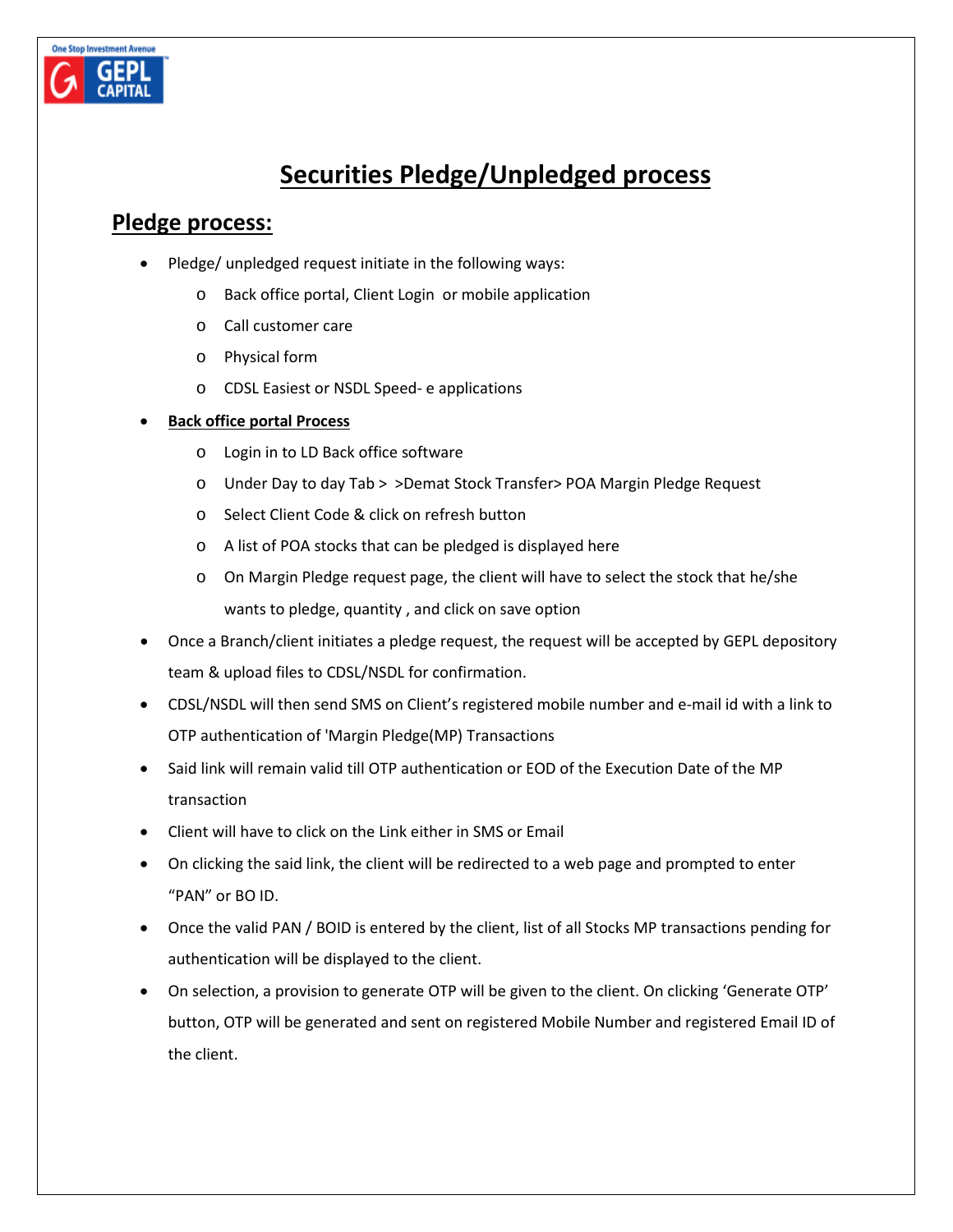

- Enter the OTP on the CDSL page to approve the pledge.
- Only once the pledge is initiated and authorized, they will get limits against stocks collateral and their pledged stocks will be considered for exchange margin reporting.
- Non-authenticated MP transactions will be 'Cancelled' during EOD of the 'Execution Date'
- OTP authentication is not required if client securities are further re-pledged by the TM to CM and by the CM to CC.
- You can check the Pledge status (Pending, In process, Accept, Reject) in LD Main Report > margin Pledge Details> Margin Pledge Register.

## **Un-Pledge process:**

**One Stop Investment Avenue** 

- Login in to LD Back office software
- Go to Day To day>Demat Stock Transfer> Branch Deliver Request.
- Select Client Code & click on refresh button
- A list of Pledge stocks is displayed here
- Select the stocks you wish to Un-pledge, enter the quantity, and click on save option
- The stocks will be unpledged from the Clearing corporation if client have sufficient margin in account
- After margin verification, Clearing corporation will unmarked lien on the stocks and the stocks become free securities in the demat account.

#### **Please note the following points:**

- Gepl Depository will send link to client with in every Half hour time.
- Margin Pledge requests placed in back office software before 6.00 pm will be processed on the same day. Requests placed after 6.00 pm would be processed on the next trading day.
- Margin un-pledge requests placed before 1:30 PM, stocks will be credited to your demat account on T+1 day. Any request after that will be processed on the next working day.
- Pledge request file upload process will done within 1 hours' time interval
- Only exchange approved stocks in Margin Pledge account will be considered for margin collection. (As per Link: [Geplcapital.com/margin-files/Collateral\)](https://geplcapital.com/margin-files)